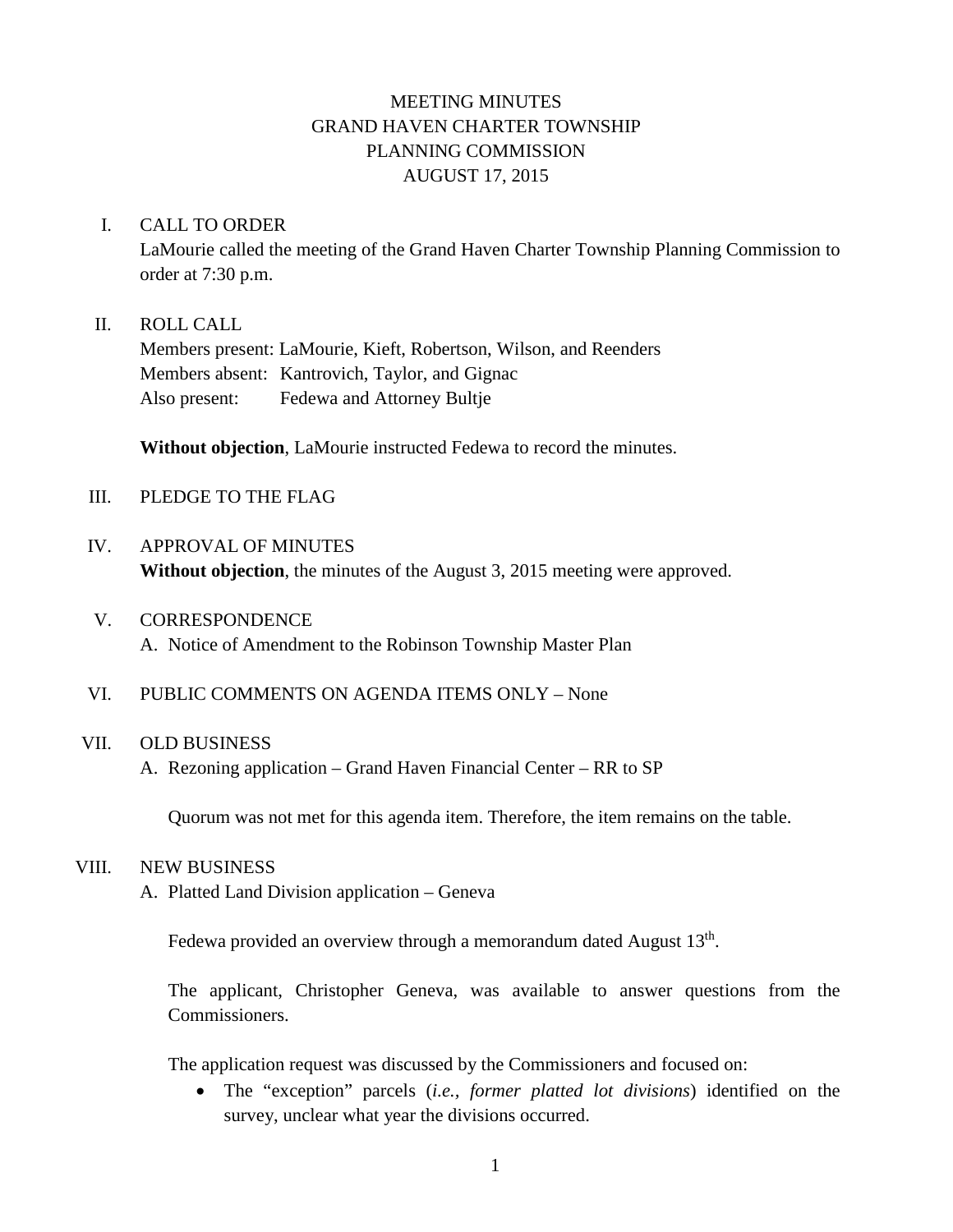- Land Division Act (unplatted) vs. the Subdivision Control Ordinance (platted).
- Attorney Bultje stated the application is reasonable, but it is important to determine when the former divisions occurred. Must ensure the application complies with state law.

**Motion** by Robertson, supported by Wilson to recommend to the Township Board approval with conditions of the Christopher Geneva Platted Lot Division application for land located at Parcel No. 70-07-02-227-016, which is commonly known as 14275 152<sup>nd</sup> Avenue. The recommendation is based on the application meeting the requirements of the Grand Haven Charter Township Subdivision Control Ordinance and Zoning Ordinance. The approval is conditioned upon:

- 1. Parcel B shall not have driveway access onto Groesbeck Street because it does not meet the minimum lot width requirement. Driveway access shall only be granted onto 152nd Avenue.
- 2. All residential dwellings shall connect to municipal water.
- 3. Legal descriptions for each child parcel must be provided.
- 4. Application shall comply with state law.

# **Which motion carried.**

B. Proposed Future Land Use Map Amendments – Southeast Quadrant

Fedewa provided an overview through a memorandum dated August 13<sup>th</sup>.

The proposed amendments were discussed by Commissioners and focused on:

- Staff's only recommendation was to remove the Employment Park overlay due to proximity to existing farmland and lack of public infrastructure.
- Some concern over reducing the potential industrial land, and cost of extending necessary infrastructure.
- Questions regarding the M-231 Bypass, and how/when the Lincoln Street corridor should be reviewed and addressed. Consensus it is too early to determine the type of impact the Township will see from Phase I and Phase II of the Bypass. Likely to pursue the assistance of a consultant.
- C. Proposed Future Land Use Map Amendments Northwest Quadrant

Fedewa provided an overview through a memorandum dated August 13<sup>th</sup>.

The proposed amendments were discussed by Commissioners and focused on:

• Uncertainty regarding the Lincoln Street/168<sup>th</sup> Avenue/US-31 corridor. More review and discussion is needed prior to making a recommendation.